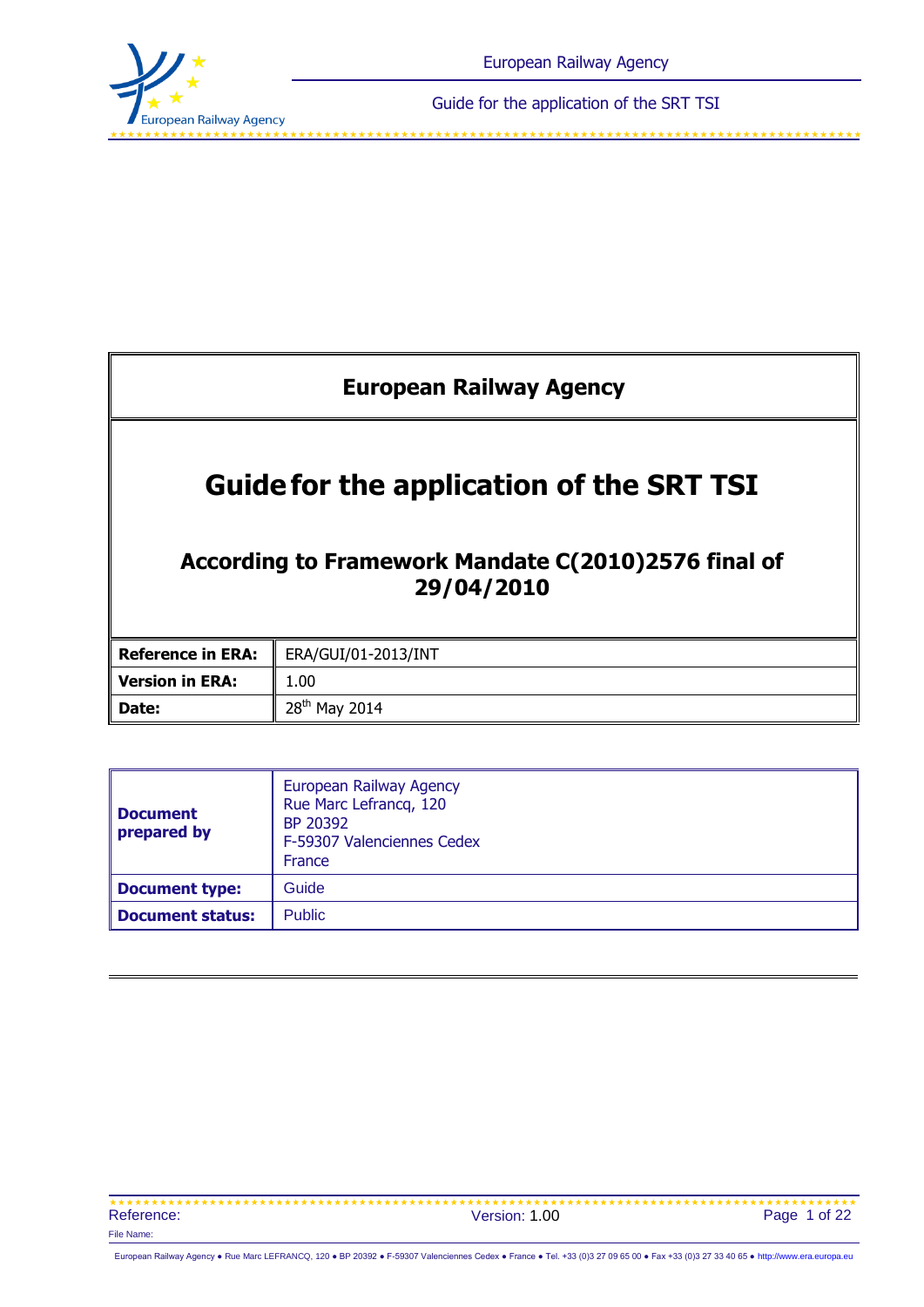

#### 

# **0. DOCUMENT INFORMATION**

## **0.1. Amendment record**

#### *Table 1 : Status of the document*

| <b>Version</b><br>date                 | Author(s) | <b>Section</b><br>number | <b>Modification description</b> |
|----------------------------------------|-----------|--------------------------|---------------------------------|
| Guide<br>version<br>1.00<br>16/12/2014 | ERA IU    | All                      | First publication               |

 Reference: Version: 1.00 File Name: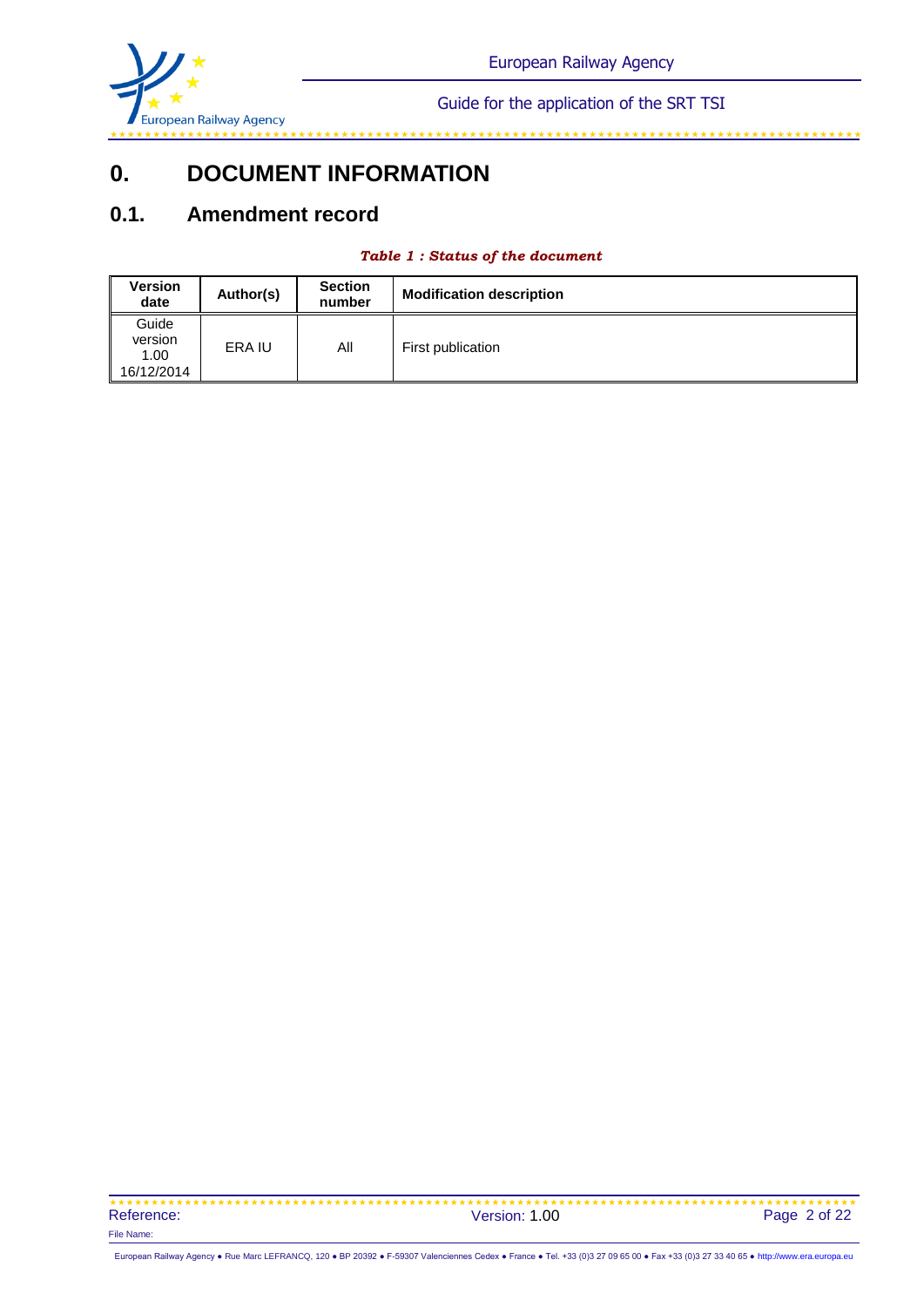

#### $0.2.$ **Table of contents**

| 0.1. |    |
|------|----|
|      |    |
|      |    |
| 1.1. |    |
| 1.2. |    |
| 1.3. |    |
| 1.4. |    |
|      |    |
| 21   |    |
| 2.2. |    |
| 2.3. |    |
|      |    |
|      | 22 |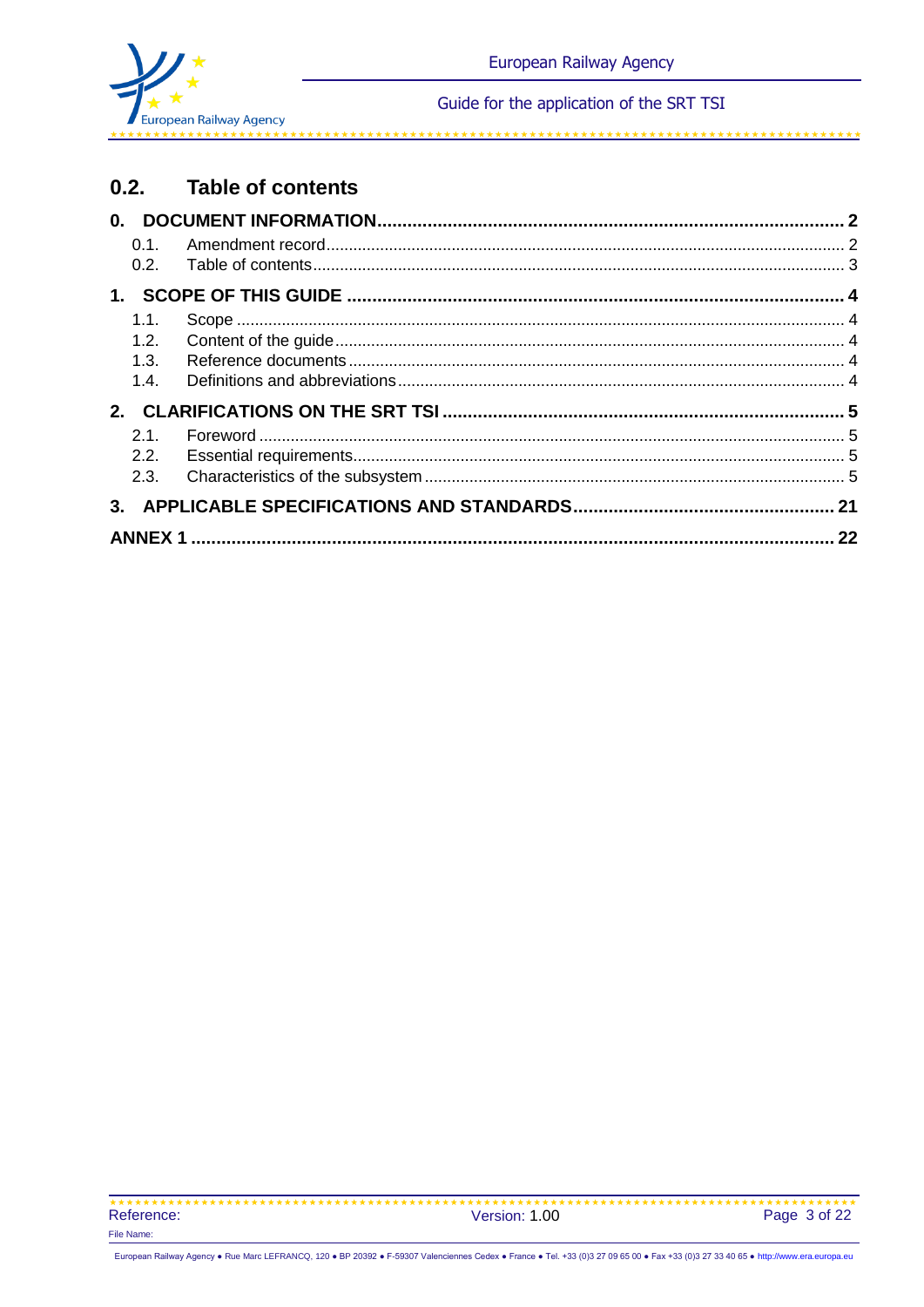

# **1. SCOPE OF THIS GUIDE**

## **1.1. Scope**

This document is an annex to the Guide for the application of TSIs. It provides information on the application of the Technical Specification for Interoperability on Safety in Railway Tunnels adopted by Commission Regulation 1303 of 18 November 2014.

The guide should be read and used only in conjunction with the SRT TSI. It is intended to facilitate its application, but does not replace it.

The general part of the 'Guide for the application of TSIs' should also be considered.

## **1.2. Content of the guide**

In section 2 of this document, extracts of the original text of the SRT TSI are provided, in a shaded text box, and these are followed by text that provides guidance.

Guidance is not provided for clauses where the SRT TSI requires no further explanation.

Guidance is provided for voluntary application. It does not mandate any requirement in addition to those set out in the SRT TSI.

Guidance is given by means of further explanatory text and, where relevant, by reference to standards that demonstrate compliance with the SRT TSI; relevant standards are listed in section 3 of this document.

The guide also contains some recommendations for the implementation strategy.

## **1.3. Reference documents**

Reference documents are listed in the general part of the 'Guide for the application of TSIs' which is available on ERA's website: [http://www.era.europa.eu/Document-](http://www.era.europa.eu/Document-Register/Pages/TSI-Application-Guide-general-part.aspx)[Register/Pages/TSI-Application-Guide-general-part.aspx](http://www.era.europa.eu/Document-Register/Pages/TSI-Application-Guide-general-part.aspx)

## **1.4. Definitions and abbreviations**

Definitions and abbreviations are given in the SRT TSI, clause 2.4 and in the general part of the 'Guide for the application of TSIs'.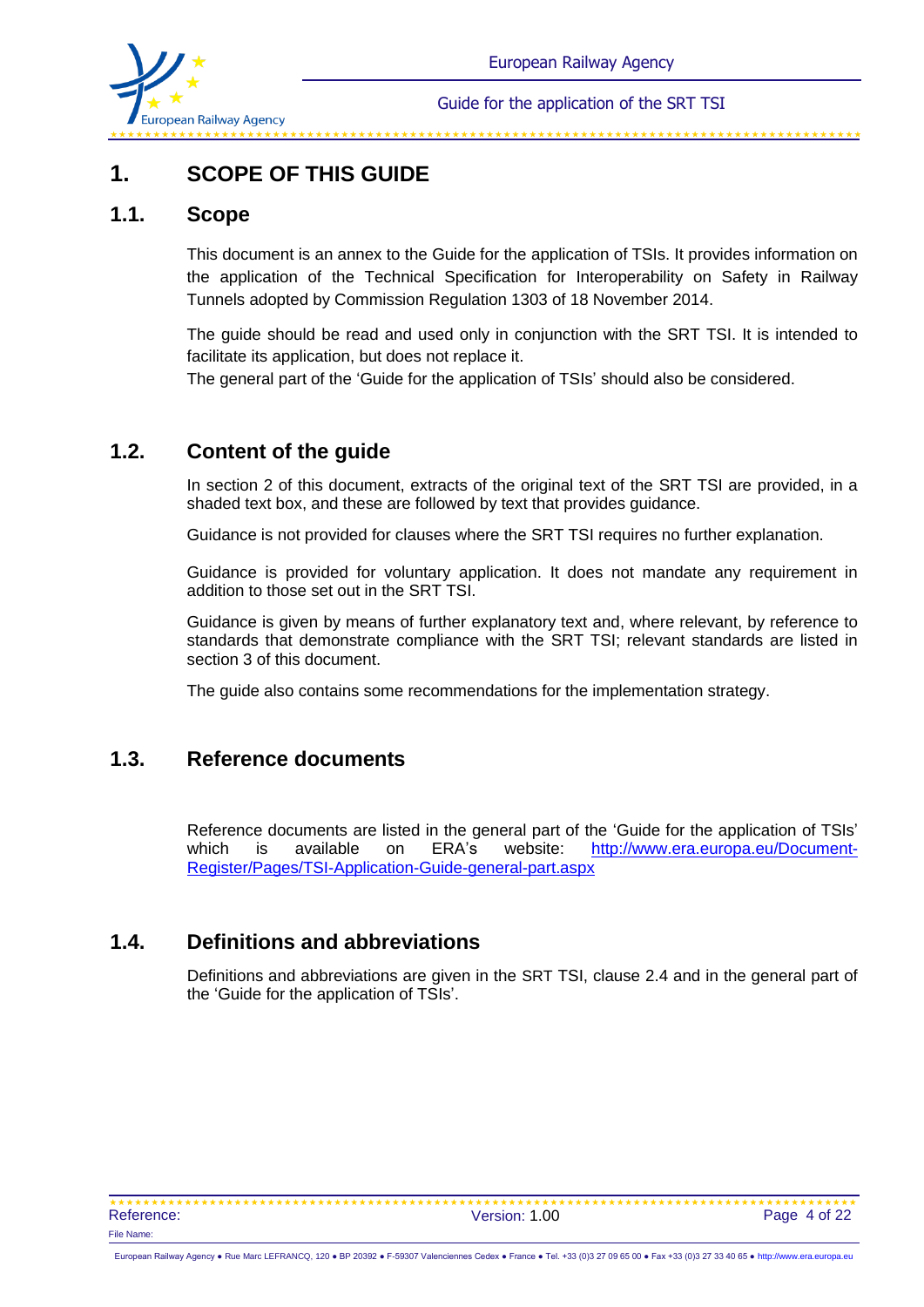

# **2. CLARIFICATIONS ON THE SRT TSI**

## **2.1. Foreword**

This document takes into account the experience gained while drafting the TSIs and related documents (EC Decisions: 2008/232/EC, 2008/163/EC, 2008/284/EC, 2011/291/EC and 2012/464/EC).

## **2.2. Essential requirements**

The essential requirements cover:

- safety,
- reliability and availability,
- health,
- environmental protection,
- technical compatibility.

and are addressed in chapter 3 of the TSI.

## **2.3. Characteristics of the subsystem**

The following clauses refer to the chapters, sections and clauses of the TSI referenced within this chapter.

## **2.3.1. Scope related to tunnels (clause 1.1.1)**

*(b) Stations that are in tunnels shall be in conformity with the national rules on fire safety. When they are used as safe areas, they shall comply only with the specifications of clauses 4.2.1.5.1, 4.2.1.5.2 and 4.2.1.5.3. of this TSI. When they are used as fire fighting points, they shall comply only with the specifications of clauses 4.2.1.7 (c) and 4.2.1.7 (e) of this TSI.*

> National rules include requirements for evacuation and fire safety in underground stations. The boundaries between the tunnel structure and the station area are best decided on a project-specific basis (i.e. case by case).

\*\*\*\*\*\*\*\*\*\*\*\*\*\*\*\*\*\*\*\*\*\*\*\*\*\*\*\*\*\*\*\*\* Reference: Version: 1.00 Page 5 of 22 File Name: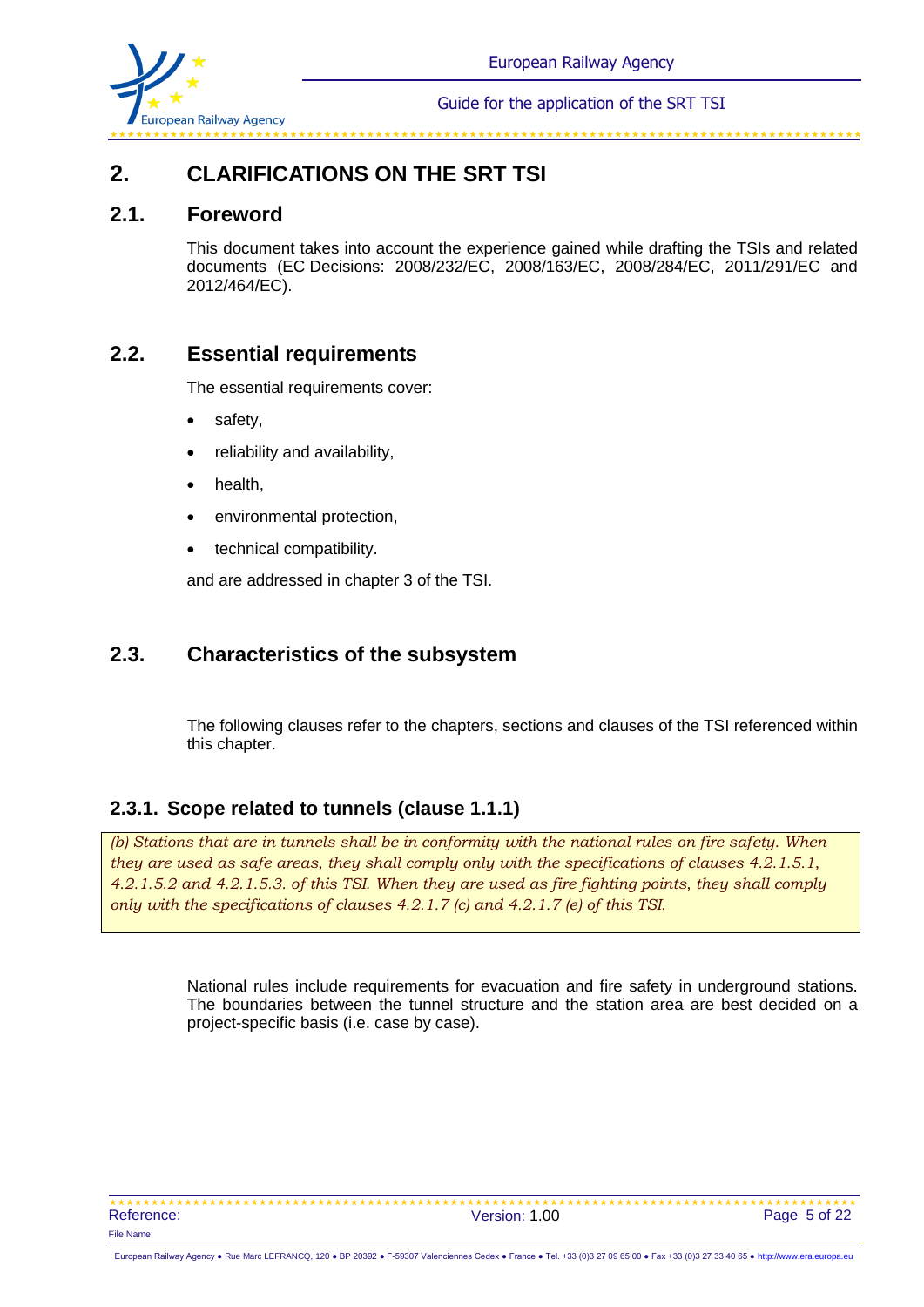

## **2.3.2. Risk scope, risks that are not covered by this TSI (clause 1.1.4)**

*(b) Where a risk analysis comes to the conclusion that other scenarios might be of relevance, specific measures to deal with these scenarios have to be defined.*

> The IM and the RU are required to control the tunnel-specific risks as part of their safety management system (SMS). Consequently, the TSI does not require the IM to perform a risk analysis for every single tunnel.

## **2.3.3. Prevent unauthorised access to emergency exits and technical rooms (clause 4.2.1.1)**

*This specification applies to all tunnels.*

*[…]*

*(b) Where emergency exits are locked for security purposes, it shall always be possible to open them from inside.*

> All emergency escape doors should be fitted with an easy to open exit device (sometimes referred to as anti-panic locks) from the inside without the use of a key or a tool.

## **2.3.4. Fire resistance of tunnel structures (clause 4.2.1.2)**

*This specification applies to all tunnels.*

*(a) In the event of fire, the integrity of the tunnel lining shall be maintained for a period of time sufficiently long to permit self-rescue, evacuation of passengers and staff and intervention of emergency response services. That period of time shall be in accordance with the evacuation scenario and reported in the Emergency Plan.* 

*(b) In the cases of immersed tunnels and tunnels which can cause the collapse of important neighbouring structures, the tunnel main structure shall withstand the temperature of the fire for a period of time allowing evacuation of the endangered tunnel zones and neighbouring structures. This period of time shall be reported in the emergency plan.*

\*\*\*\*\*\*\*\*\*\*\*\*\*\*\*\*\*\*\*\*\*\*\*\*\*\*\*\*\*\*\*\*\* Reference: Version: 1.00 Page 6 of 22 File Name: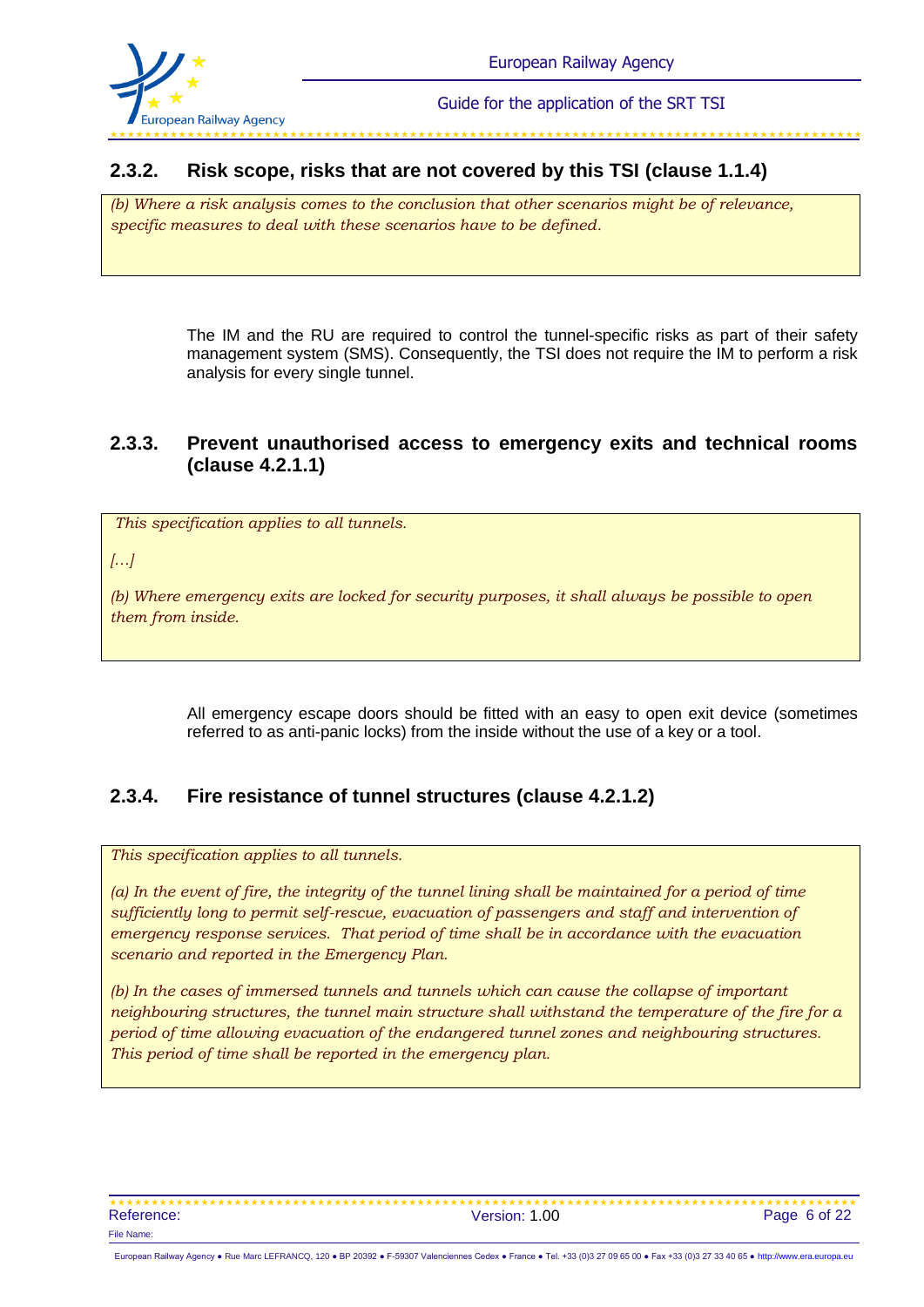

"Important neighbouring structures" can be elevated, permanently occupied constructions (such as offices, lodgings, business premises) or serve as a temporary gathering of people (such as theatres or cinemas) as well as all multi-storey structures which are only subject to short-term occupancy (such as multi-storey car parks and warehouses), airports, power plants, motorways, etc.

At the beginning of a tunnel project, the IM, in consultation with the relevant authorities, should define which important neighbouring structures can potentially collapse due to failure of the projected main tunnel structure.

The emergency doors giving access to a safe area are not considered to be part of the tunnel structure. Therefore, they are not subject to the requirements in 4.2.1.2 (a) and (b).

## **2.3.5. Fire reaction of building material (clause 4.2.1.3)**

*(b) Tunnel building material shall fulfil the requirements of classification A2 of Commission Decision 2000/147/EC1. Non-structural panels and other equipment shall fulfil the requirements of classification B of Commission Decision 2000/147/EC.* 

*(c) Materials that would not contribute significantly to a fire load shall be listed. They are allowed not to comply with the above.*

> The IM should identify the tunnel building materials which are captured by the requirements of clause (b). The materials mentioned in clause (b) and clause (c) can be listed together.

> EN 13501-1:2007+A1:2009 is a European harmonised standard supporting Decision 2000/147/EC.

Some examples of materials not contributing significantly to the fire load are:

- Anti-panic devices in doors
- Lighting bulbs, LEDs, switches.
- Escape Signage
- Signalling system balises, ordinary signals
- Polymer rail pads

l

Polymer sleeper boots

<sup>1</sup> *Commission Decision 2000/147/EC of 8 February 2000 implementing Council Directive 89/106/EEC as regards the classification of the reaction to fire performance of construction products (OJ L 50, 23.2.2000, p. 14–18).*

 Reference: Case 1.00 Page 7 of 22 File Name: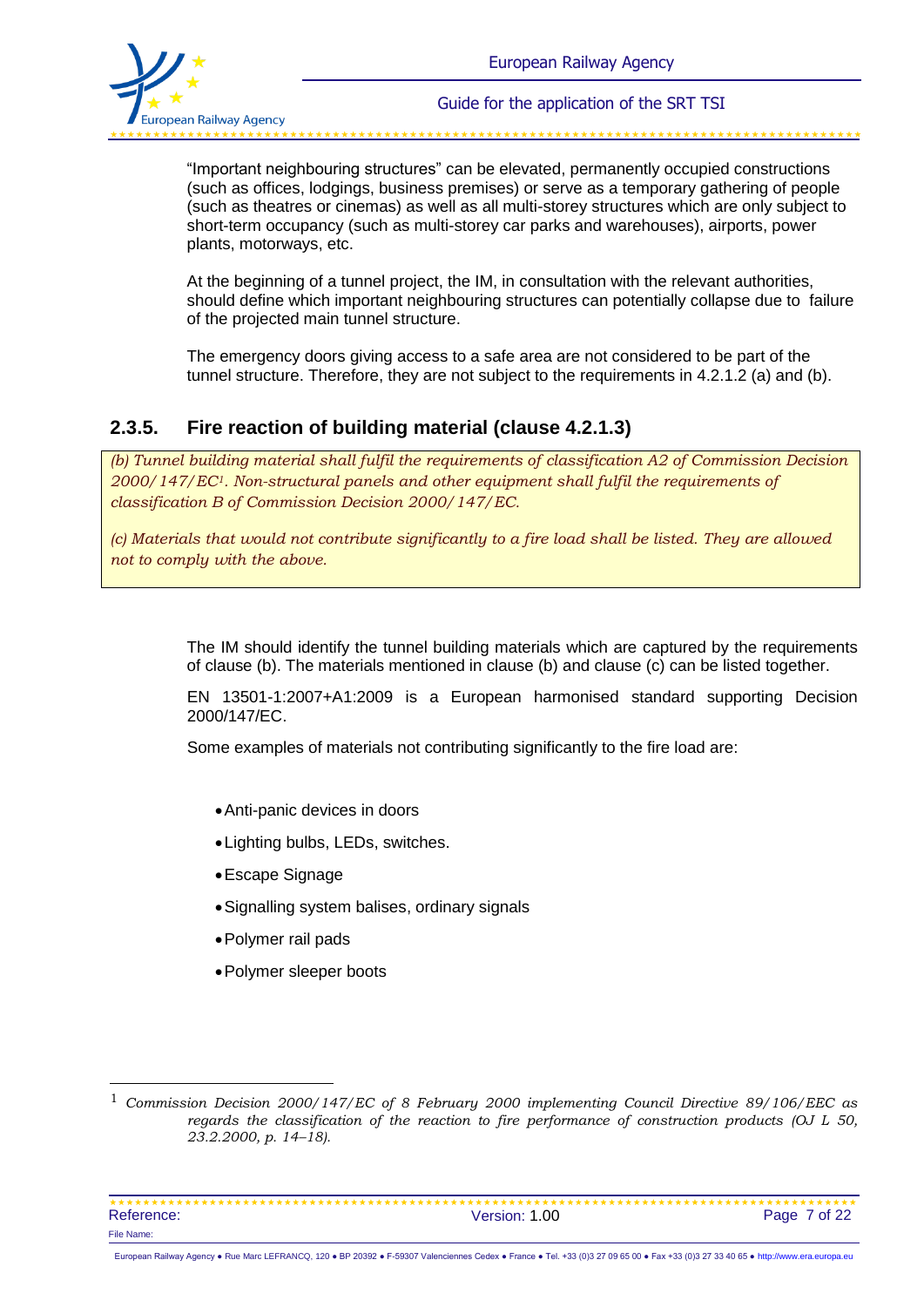

## **2.3.6. Evacuation facilities (clause 4.2.1.5)**

The PRM TSI specifies the technical characteristics that apply to stations in order to enhance their accessibility for persons with disabilities and persons with reduced mobility. The technical requirements prescribed in the PRM TSI do not apply to tunnels. However, the presence of persons with disabilities and/or persons with reduced mobility should be considered in the emergency plan.

## **2.3.7. Access to the safe area (clause 4.2.1.5.2)**

*This specification applies to all tunnels of more than 1 km in length.*

*[...]*

*(b) One of the following solutions shall be selected for access points from a train to the safe areas:*

*(1) Lateral and/or vertical emergency exits to the surface. These exits shall be provided at least every 1 000 m.*

*(2) Cross-passages between adjacent independent tunnel tubes, which enable the adjacent tunnel tube to be employed as a safe area. Cross-passages shall be provided at least every 500 m.*

*[...]*

The distance between doors giving access to a safe area should be measured as follows:

- Between the doors centres
- Parallel to the tunnel lining

In the example below, A is the distance between the doors giving access to the safe area.

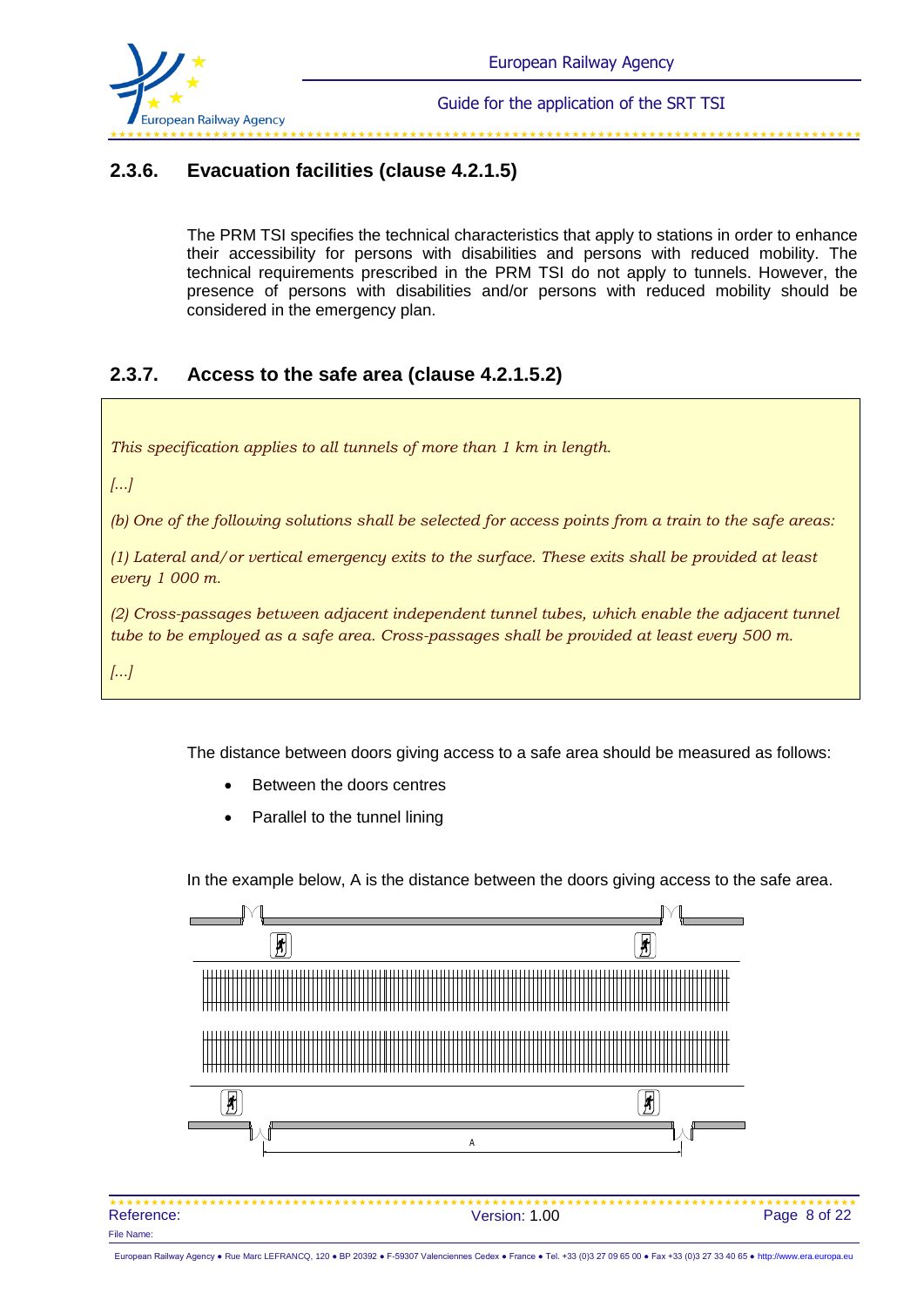

وأنبو تقابله بالأنبو بالأنبو بالأنبو بالأنبو بالأنبو بالأنبو بالأنبو بالأنبو بالأنبو بالأنبو بالأنبو بالأنبو بالأنبو بالأنبو بالأنبو بالأنبو

#### *[...]*

l

*(3) Alternative technical solutions providing a safe area with a minimum equivalent safety level are permitted. The equivalent level of safety to passengers and staff shall be demonstrated using the Common Safety Methods on risk assessment2.*

Some particular, non-exhaustive examples of alternative technical solutions are given below.

- Tunnels with particular geometry not covered by the TSI, e.g.
	- $\circ$  a single bore tunnel that splits into two bores below the ground (in the area where the tunnel splits in two):
	- o two double bore tunnels crossing at different heights below ground;
	- o and other particular tunnel geometries
- Tunnels of any geometry where the distance between the access points to the safe areas is greater than 500/1000 m, but this is balanced by additional safety measures providing at least the same safety level as the specified solutions in the TSI, such as a ventilation system, additional access points in a given area, larger walkways, etc.

For example, two consecutive tunnels of a high speed line with the following characteristics:

- o single track in two tubes
- o around 11 km long each
- $\circ$  Intervention shafts (passage between the tunnel and the ground level) to be used by the emergency response services

are equipped with cross passages approximately every 150 m in the shaft areas, and up to as much as every 850 m in the tunnel zones furthest from the shafts.

Additionally, the tunnels are equipped with positive and controllable ventilation to manage the direction of air and smoke linked with simple emergency plans to be activated depending on the defined circumstances for a particular tunnel incident.

evaluation and assessment as referred to in Article 6(3)(a) of Directive 2004/49/EC of the European Parliament and of the Council *(OJ L 108, 29.4.2009, p 4).*

| Reference: | Version: 1.00 | Page 9 of 22 |
|------------|---------------|--------------|
| File Name: |               |              |

<sup>2</sup> Commission Regulation (EC) No 352/2009 of 24 April 2009 on the adoption of a common safety method on risk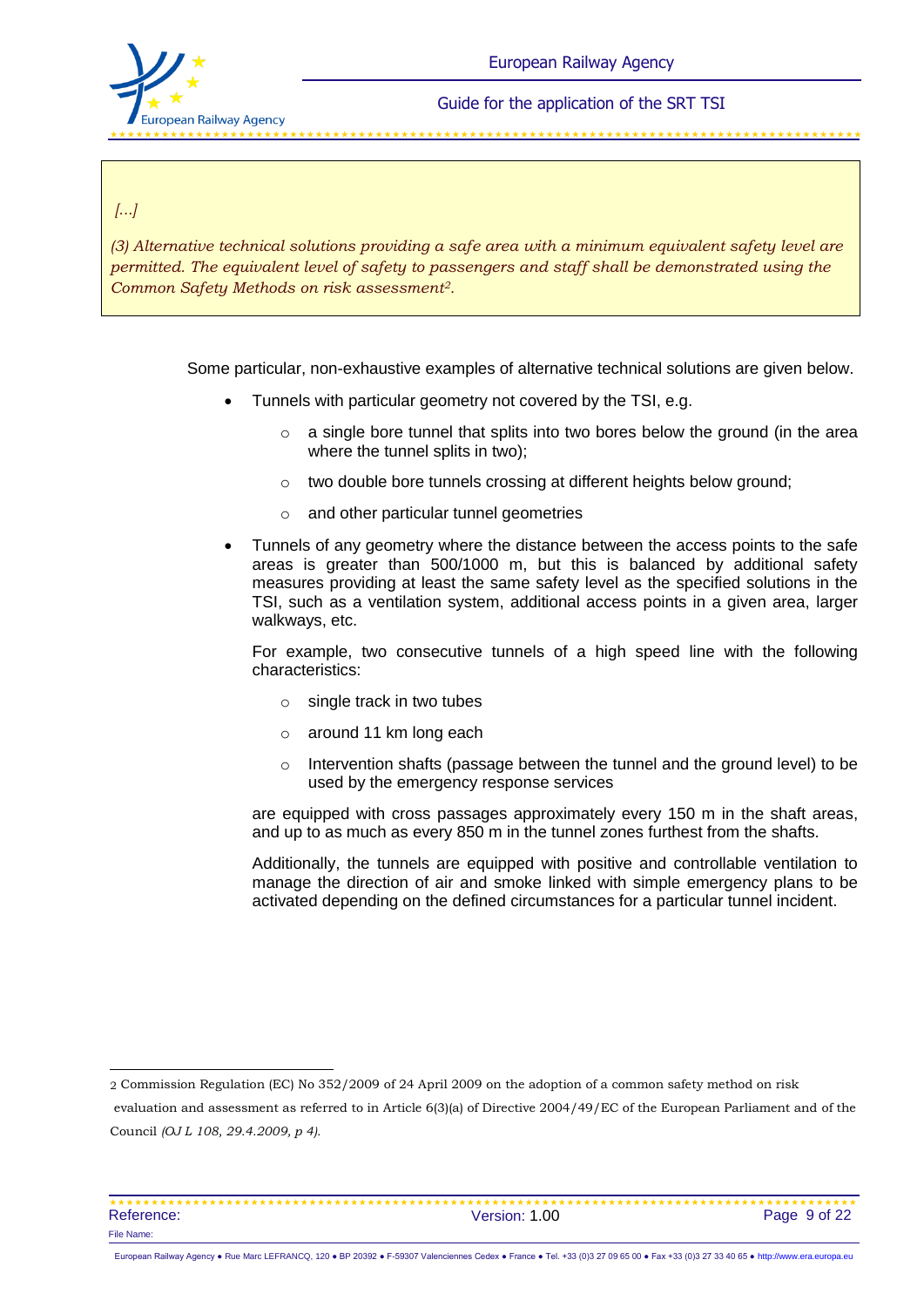

فأرجلنا والمراجل والمراجل والمراجل والراجل والراجل والمراجل والراجل والراجل والراجل والراجل والراجل والراجل والراجل والراجل

*[...]*

*(c) Doors giving access from the escape walkway to the safe area shall have a minimum clear opening of 1,4m wide and 2,0m high, alternatively it is permitted to use multiple doors next to each other which are less wide as long as the flow capacity of people is demonstrated to be equivalent or higher.* 

*(d) After passing the doors, the clear width shall continue to be at least 1,5m wide and 2,25m high.* 

*(e) The way the emergency response services access the safe area shall be described in the emergency plan.* 

> The evacuation route includes in particular the width of the walkway and the cross passages between the walkway and the safe area, that are necessary for evacuation.

> The clearway defined by a width of 1.5m and a height of 2.25m in point (d) above is sufficient for the evacuation of passengers and if needed the intervention of the emergency response services. However, in the case of evacuation routes with complex geometry (e.g. bends, chicanes) additional clear width and height may be beneficial to permit evacuation of people on stretchers if necessary. This additional clearance should be adopted by the applicant on a voluntary basis.

## **2.3.8. Communication means in safe areas (clause 4.2.1.5.3)**

*[...]*

*(a) Communication shall be possible, either by mobile phone or by fixed connection from underground safe areas to the control centre of the Infrastructure Manager.*

> The communication to the control centre of the IM can be established by the RU, the emergency response services or the IM, either directly, or through a [telephone operator,](http://en.wikipedia.org/wiki/Switchboard_operator) as is the case for emergency telephone numbers.

> If the tunnel on a line is fitted with GSM-R, it should be possible to communicate with the control centre of the IM through the GSM-R mobile phone system. The passengers are not expected to contact the IM control centre as this will be subject to the emergency procedures agreed between the RU, IM and the emergency response services.

 Reference: The Contract of the Version: 1.00 Page 10 of 22 File Name: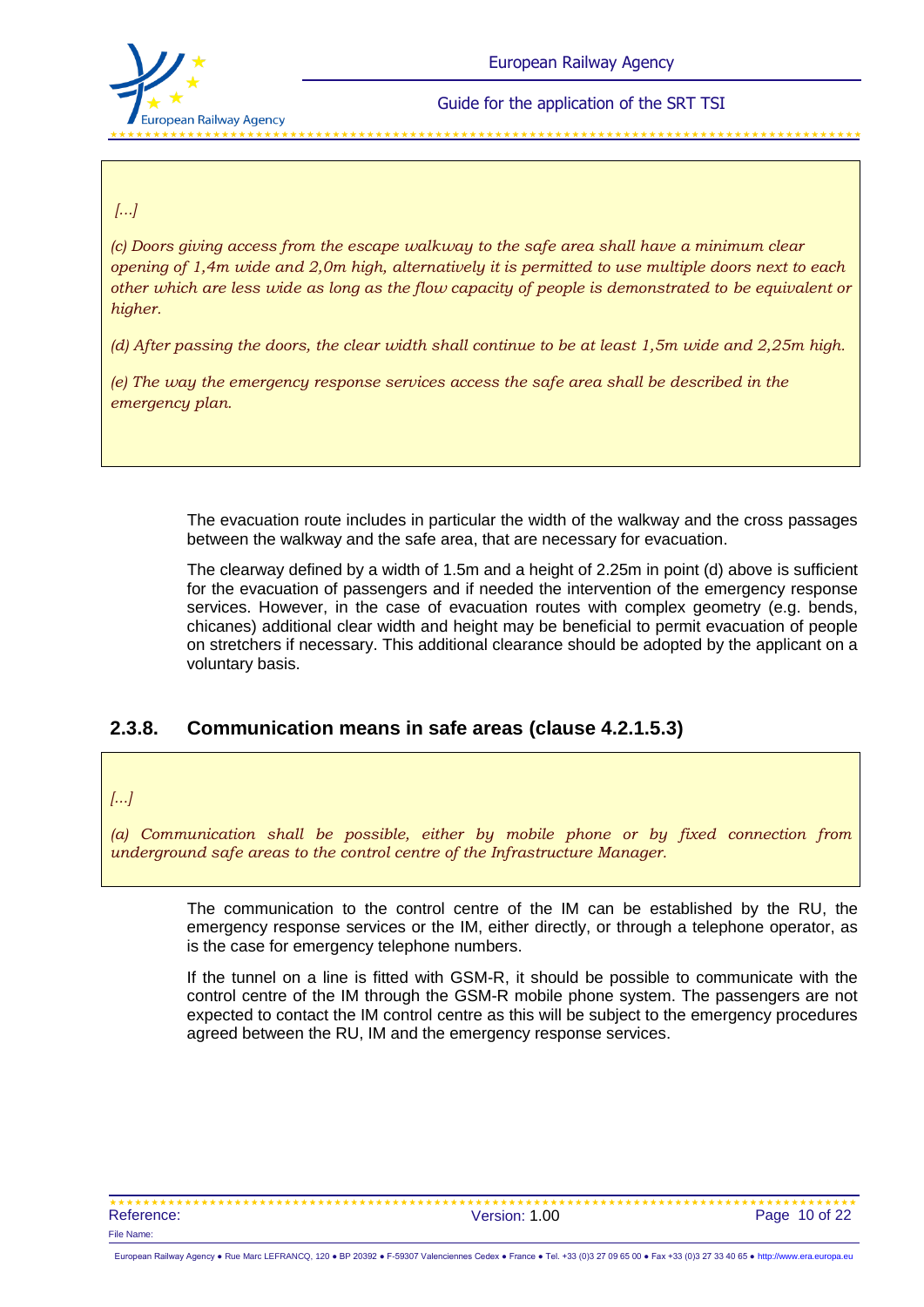

# **2.3.9. Emergency lighting on escape routes (clause 4.2.1.5.4)**

*[...]*

*(b) Illumination shall comply with the following requirements:*

*(3) Position of lights:* 

- *above the walkway, as low as possible, so as not to interfere with the free space for the passage of persons, or*
- *built into the handrails.*

In case of smoke in the tunnel, the smoke plume will concentrate at the ceiling and will progressively get lower: for that reason, it is advisable to locate the emergency lightning as low as possible above the floor of the escape route. The emergency lights will then trace the way to escape and remain visible, thus providing more illumination on the escape route under smoke conditions for a longer period of time.

In particular situations where it is expected that the smoke will behave differently due to the particular tunnel geometry, or where a ventilation system (not a requirement of the TSI) has been provided, it may be possible for lights to be located above the handrails.

The use of LED lighting is permitted.

## **2.3.10. Escape signage (clause 4.2.1.5.5)**

*This specification applies to all tunnels.*

#### *[…]*

*(e) Signs shall be provided in the tunnel to indicate the position of emergency equipment, where such equipment is present.*

*(f) All doors leading to emergency exits or cross-passage shall be marked.*

In order to avoid people entering a technical area with no exit during self-evacuation, it is recommended that the doors leading to the technical rooms are marked accordingly.

\*\*\*\*\*\*\*\*\*\*\*\*\*\*\*\*\*\*\*\*\*\*\*\*\*\*\*\*\*\*\*\*\* Reference: The Contract of the Version: 1.00 Page 11 of 22 File Name: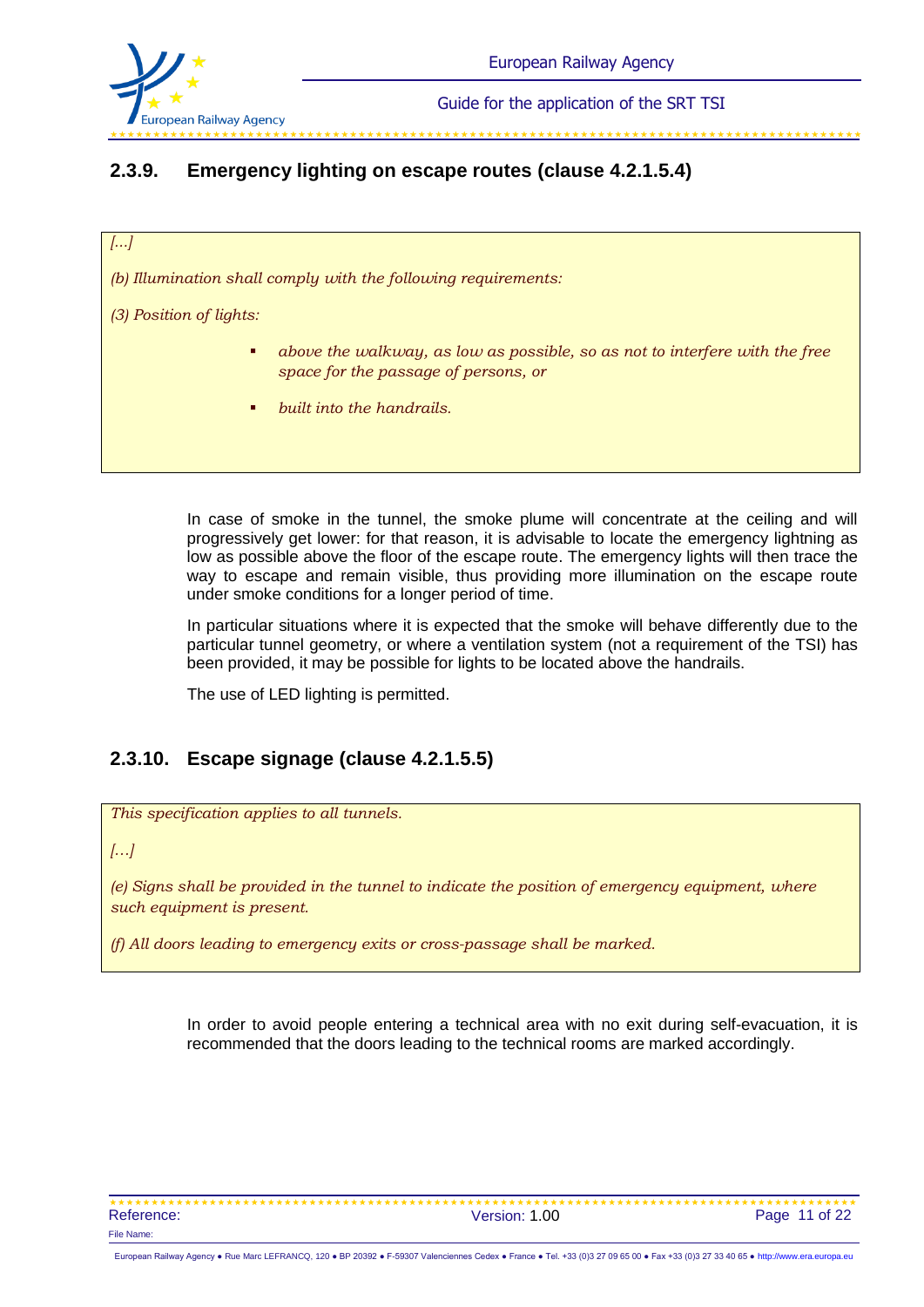

## **2.3.11. Escape walkways (clause 4.2.1.6)**

In single bore tunnels equipped with at least 2 tracks supported by a concrete slab, it may be acceptable to use the adjacent track as a walkway, provided the slab track meets the requirements for walkways in the TSI.

In such cases, the conditions of its use of the slabtrack as an escape walkway, should be described in the emergency plan.

## **2.3.12. Fire fighting points (clause 4.2.1.7)**

*This specification applies to all tunnels of more than 1 km in length.*

*(a) For the purpose of this clause, two or more consecutive tunnels will be considered as a single tunnel unless both of the following conditions are met:*

*(1) The separation between tunnels in open air is longer than the maximum length of the train intended to be operated on the line + 100 m and*

*(2) The open air area and track situation around the separation between tunnels allow passengers to move away from the train along a safe space. The safe space shall contain all passengers of the maximum capacity of the train intended to be operated on the line.* 

*(b) Fire fighting points shall be created*

*(1)Outside both portals of every tunnel of >1km and*

*(2) Inside the tunnel, according to the category of rolling stock that is planned to be operated, as summarized in the table below:*

| Tunnel length | Rolling stock category<br>according to paragraph 4.2.3 | Maximum distance from the<br>portals to a fire fighting point<br>and between fire fighting<br>points |
|---------------|--------------------------------------------------------|------------------------------------------------------------------------------------------------------|
| 1 to 5 km     | Category A or B                                        | No fire fighting point required                                                                      |
| 5 to 20 km    | Category A                                             | 5 km                                                                                                 |
| 5 to 20 km    | Category B                                             | No fire fighting point required                                                                      |
| $>20$ km      | Category A                                             | 5 km                                                                                                 |
| $>20$ km      | Category B                                             | $20 \ km$                                                                                            |
| []            |                                                        |                                                                                                      |

 Reference: Case of the Contract of the Version: 1.00 Page 12 of 22 Page 12 of 22 File Name: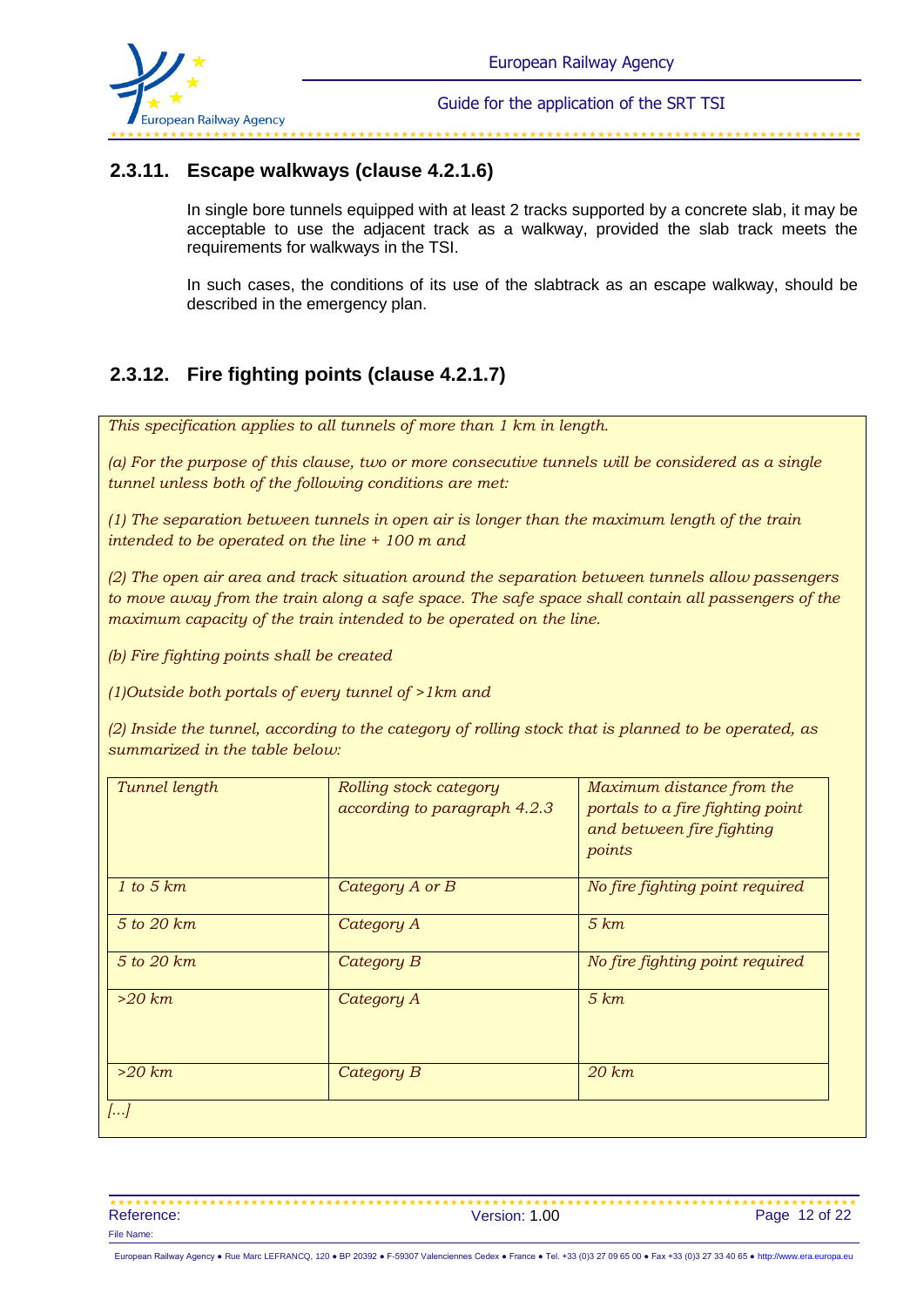

والمداول والمداول والمداول والمداول والمداول والمداول والمداول والمداول والمداول والمداول والمداول والمداول والمداول

This guidance is intended to clarify the requirements for the distribution of fire fighting points within tunnels, including the case for a line fitted with consecutive tunnels.

New tunnels shorter than 1km may require fire fighting points at one of their portals when they are followed by another tunnel and:

- the sum of the lengths of both tunnels is greater than 1km and
- the open air area between consecutive tunnels is not sufficient for a safe evacuation.

However, new tunnels longer than 1km may not require a fire fighting point at both portals when they are followed by another tunnel and the open air area in between them is not sufficient for a safe evacuation.

Some examples of TSI compliant configurations of fire fighting points and tunnels are given below. Fire fighting points do not have to be provided when the requirements of either 4.2.1.7 (a) (1) or 4.2.1.7. (a) (2) are not satisfied.



| Reference: | Version: 1.00 | Page 13 of 22 |
|------------|---------------|---------------|
| File Name: |               |               |

European Railway Agency ● Rue Marc LEFRANCQ, 120 ● BP 20392 ● F-59307 Valenciennes Cedex ● France ● Tel. +33 (0)3 27 09 65 00 ● Fax +33 (0)3 27 33 40 65 ● [http://www.era.europa.eu](http://www.era.europa.eu/)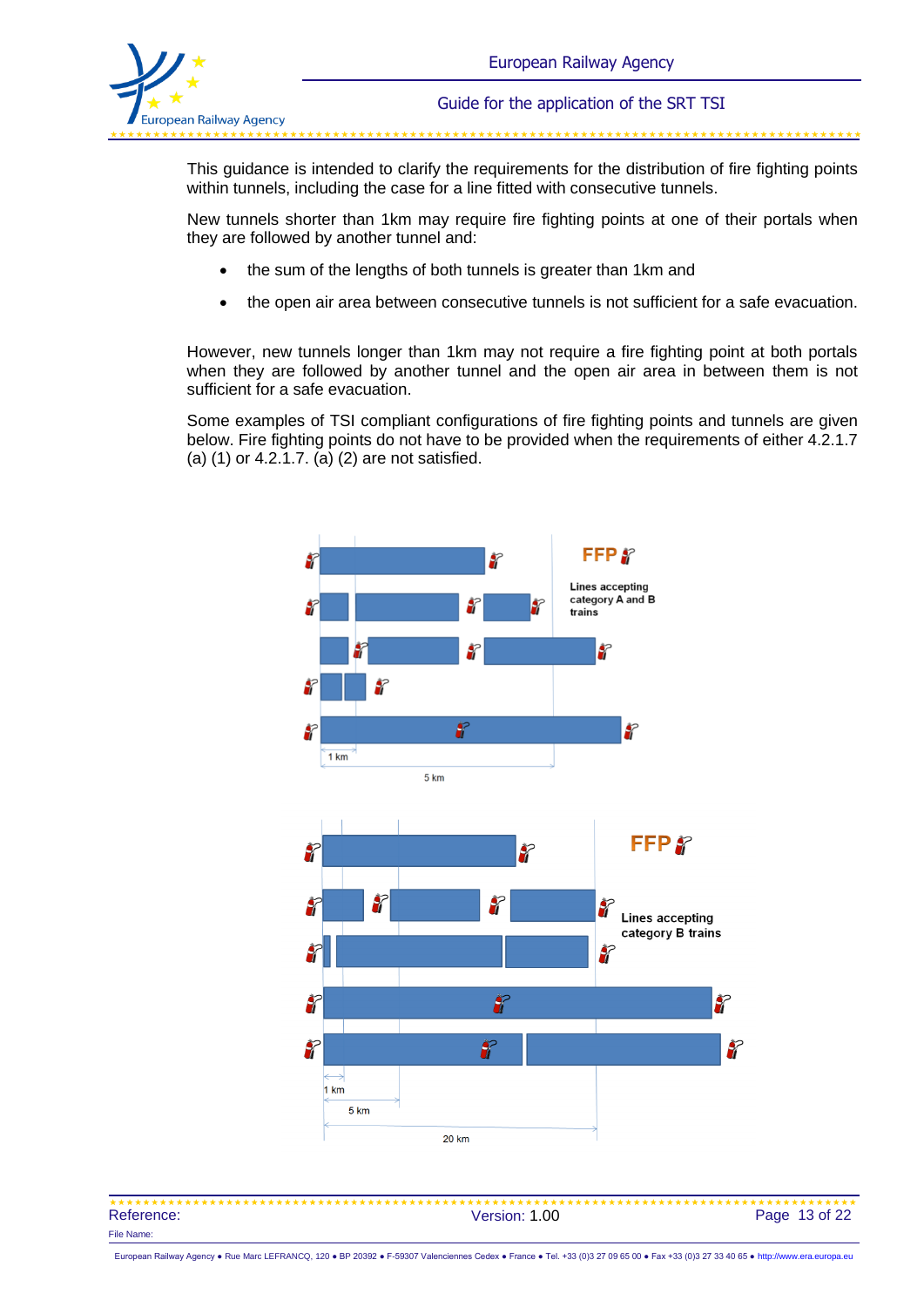

The separation between consecutive tunnels defined in point 4.2.1.7 (a) (1) is linked to the maximum length of the trains that will operate in the tunnel. This is required to ensure that all passenger and staff exits of any train travelling on a line fitted with several tunnels, will remain outside a tunnel if the train is evacuated in the separation gap between consecutive tunnels. Therefore,

- Only the longest train operating with passengers should be taken into consideration. Passenger trains with no passengers on board should not be considered (e.g. a passenger train being towed by another after a breakdown)
- The maximum train length is no longer defined in the revised LOC&PAS TSI. Therefore, the IM may take into account the maximum train length already imposed by other requirements for operation of trains on the line where the consecutive tunnels are fitted, e.g. length of the platforms at the stations.
- If a line is dedicated to freight traffic, the separation between tunnels in open air may be 100 m + the length of the longest freight locomotive operating on the line.

#### *[...]*

*(b) Fire fighting points shall be created*

*(1)Outside both portals of every tunnel of >1km and*

*(2) Inside the tunnel, according to the category of rolling stock that is planned to be operated, as summarized in the table below: [...]*

> The Fire Fighting Point locations outside the tunnel portals do not have to coincide exactly with the portal position. It may be placed further away from the portal position outside the tunnel due to, topographical reasons, the length of the train, or urban environmental constraints, for example.

> In all cases, the distances between fire fighting points defined in table 4.2.1.7 (b) (2), must be respected.

#### *[...]*

#### *(c) Requirements for all fire fighting points:*

*(1) The fire fighting points shall be equipped with water supply (minimum 800l/min during 2 hours) close to the intended stopping point of the train. The method of supplying the water shall be described in the emergency plan.*

*(2) The intended stopping position of the affected train shall be indicated to the train driver. This shall not require specific on-board equipment (all TSI compliant trains must be able to use the tunnel)*

*(3) The fire fighting points shall be accessible to emergency response services. The way the emergency response services access the fire fighting point and deploy equipment shall be described in the emergency plan.*

*[...]*

| Reference: | Version: 1.00 | Page 14 of 22 |
|------------|---------------|---------------|
| File Name: |               |               |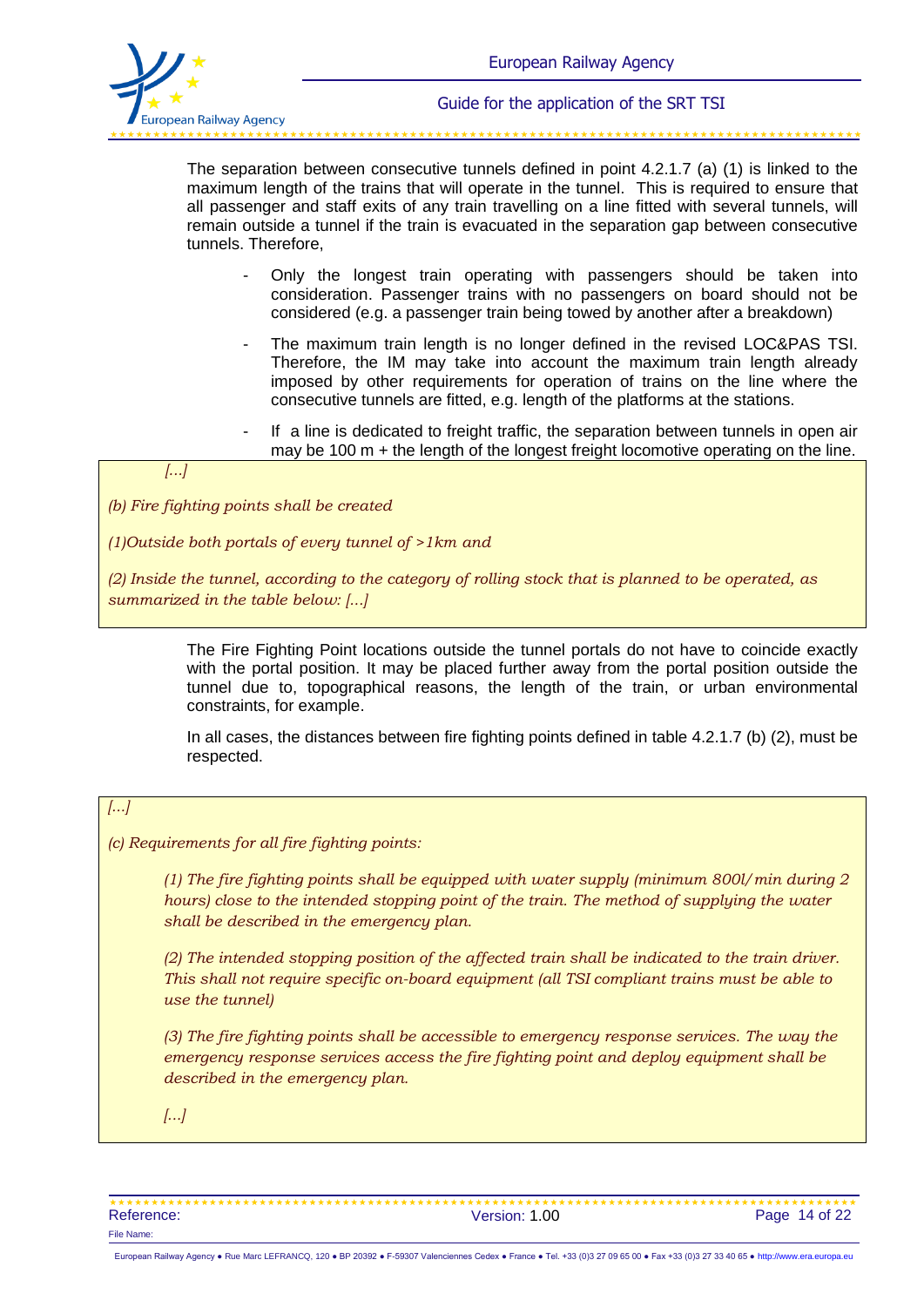

The water flow of 800 l/min is a minimum value. Local and operational aspects such as the response time of the emergency response services, the type of water source, and the method of supplying the water, should be considered by the applicant.

The water source can be a hydrant or any water supply such as a basin, river or other means.

*(c) Requirements for all fire fighting points:*

*[...]*

*(4) It shall be possible to switch off the traction energy supply and earth the fire fighting points electrical installation, either locally or remotely..*

This may be achieved either by direct operation or by a remote control system activated from a control centre at the request from:

- The train staff, from the train cab
- The train staff, IM staff or the emergency response services, from communication equipment inside the tunnel

*(d) Requirements for fire fighting points outside the portals of the tunnel*

*In addition to the requirements in 4.2.1.7 (c), fire fighting points outside the portals of the tunnel shall comply with the following requirements:*

*(1) The open air area around the fire fighting point shall offer a minimum surface of 500 m².*

The open air area around the fire fighting point may consist of roads, parks or other areas suitable for evacuation and rescue operations. It does not need to be a dedicated area as long as it complies with points 4.2.1.7. (c) and 4.2.1.7 (d).

 Reference: Version: 1.00 Page 15 of 22 File Name:

European Railway Agency ● Rue Marc LEFRANCQ, 120 ● BP 20392 ● F-59307 Valenciennes Cedex ● France ● Tel. +33 (0)3 27 09 65 00 ● Fax +33 (0)3 27 33 40 65 ● [http://www.era.europa.eu](http://www.era.europa.eu/)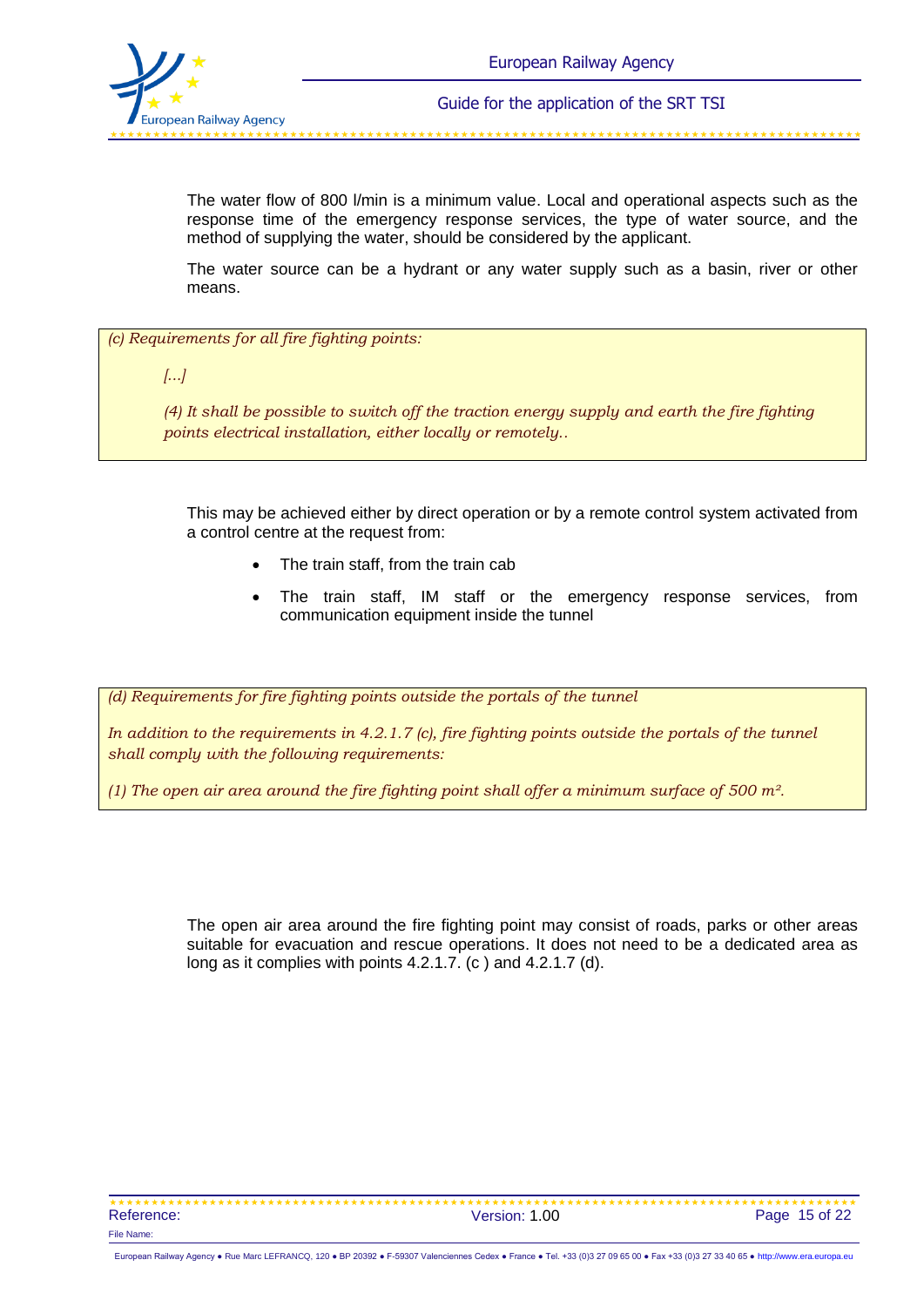

*(e) Requirements for fire fighting points inside the tunnel*

*In addition to requirements in 4.2.1.7 (c), fire fighting points inside the tunnel shall comply with the following requirements*

*(1) A safe area shall be accessible from the stopping position of the train. Dimensions of the evacuation route to the safe area shall consider the evacuation time (as specified in clause 4.2.3.4.1) and the planned capacity of the trains (referred to in clause 4.2.1.5.1) intended to be operated in the tunnel. The adequacy of the sizing of the evacuation route shall be demonstrated.*

*(2) The safe area that is paired with the fire fighting point shall offer a sufficient standing surface relatively to the time passengers are expected to wait until they are evacuated to a final place of safety.*

*(3) There shall be an access to the affected train for emergency response services without going through the occupied safe area.*

*(4) The lay-out of the fire fighting point and its equipment shall take into account the control of smoke, in particular to protect people who use the self-evacuation facilities to access the safe area.*

> A final place of safety is the termination of an escape route from the tunnel giving access to an open space outside the tunnel, and sited to ensure that people can disperse safely from the vicinity of the tunnel and the effects of the fire.

> The TSI does not specify a minimum surface area per person ratio in the safe area which is coupled with the internal fire fighting point. This is because this ratio depends on many factors, such as the layout of the tunnel, the response time of the emergency response services, etc., and therefore a suitable value may be determined on a case by case basis.

> For example, a particular tunnel project adopted a safe area with a standing surface of 0.33 m² per person. This safe area is expected to be self-evacuated in less than 20 minutes. For another tunnel project, the standing surface of the safe area was set at a higher value of 3 m<sup>2</sup> per person as the tunnel situation and the expected response time of the emergency response services require a waiting time of more than 60 minutes.

> Facilities such as toilets, water, seats, etc. may be provided according to the waiting time derived from the evacuation scenarios and reported in the Emergency Plan.

> For a particular tunnel project, where 'alternative technical solutions' are adopted for provision of access to the safe area, the adequacy of standing surface area may be demonstrated through application of the Common Safety Methods on risk assessment.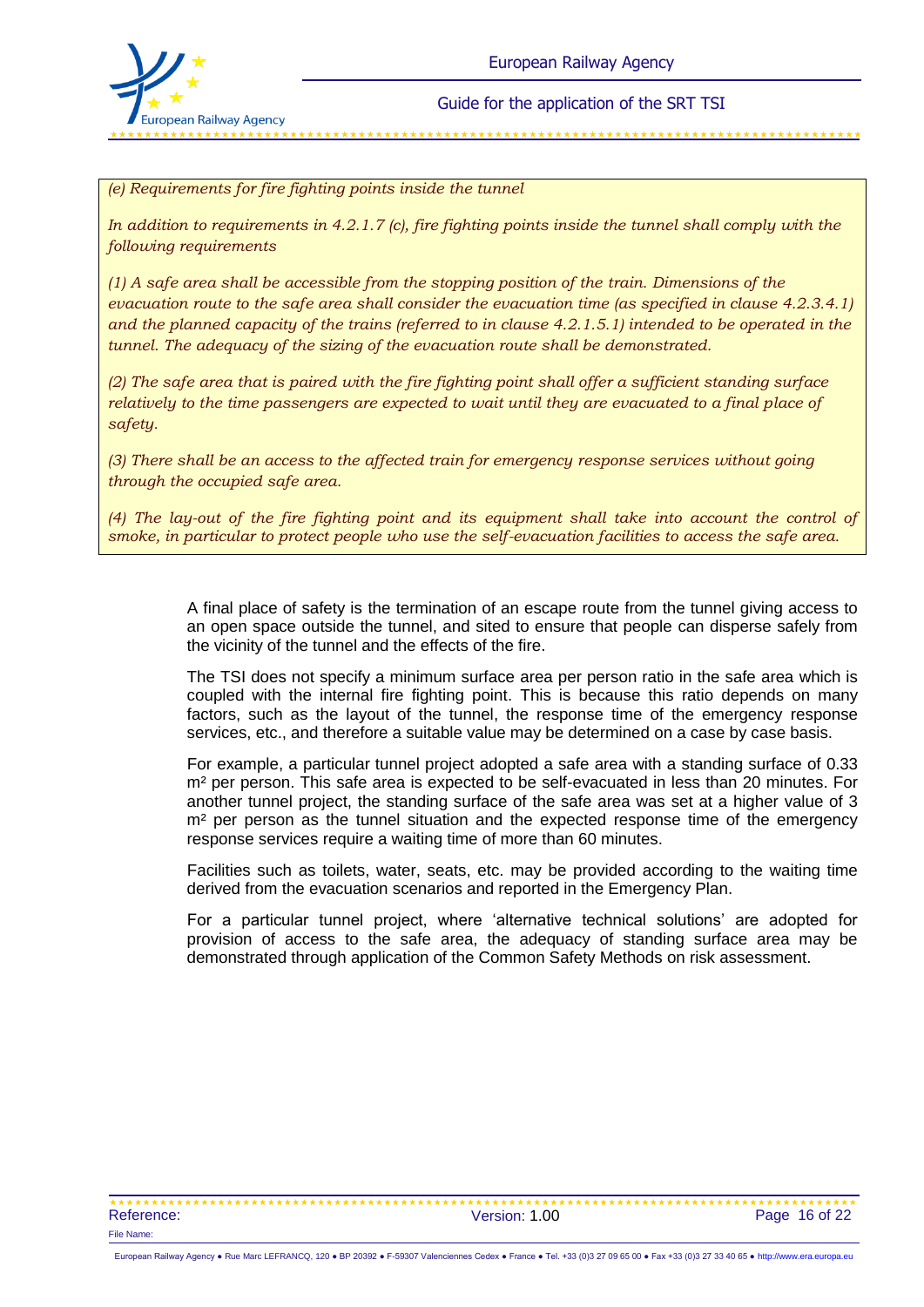

#### 

## **2.3.12.1. Emergency communication (clause 4.2.1.8)**

*[...](b) Radio continuity shall be provided for permitting the emergency response services to communicate with their on-site command facilities. The system shall allow the emergency response services to use their own communication equipment.*

Radio continuity should be provided in stations, tunnels and safe areas.

Where there is agreement between the IM and the emergency response services, the emergency communication equipment could be GSM-R.

## **2.3.13. Emergency rule (clause 4.4.1)**

*These rules apply to all tunnels.*

*In light of the essential requirements in Chapter 3, the operating rules specific to tunnel safety are:*

*(a) The operational rule is to monitor the train condition before entering a tunnel in order to detect any defect detrimental to its running behaviour and take appropriate action.* 

*[...]*

The monitoring of the train before entering the tunnel may be achieved by:

- trackside monitoring and/or
- On-board monitoring

The monitoring of a train from the trackside may include at least one of the following equipment:

- hot axle box and locked axle brake detection
- axle load check points
- profile and antenna checkpoints
- fire- and chemical detection
- pantograph uplift checkpoints or through on-board equipment

On board monitoring may include at least one of the following equipment:

- hot axle box and locked axle brake detection
- fire detection
- pantograph uplift checkpoints or by means of on-board equipment
- traction and/or brake systems.

| Reference: | Version: 1.00 | Page 17 of 22 |
|------------|---------------|---------------|
| File Name: |               |               |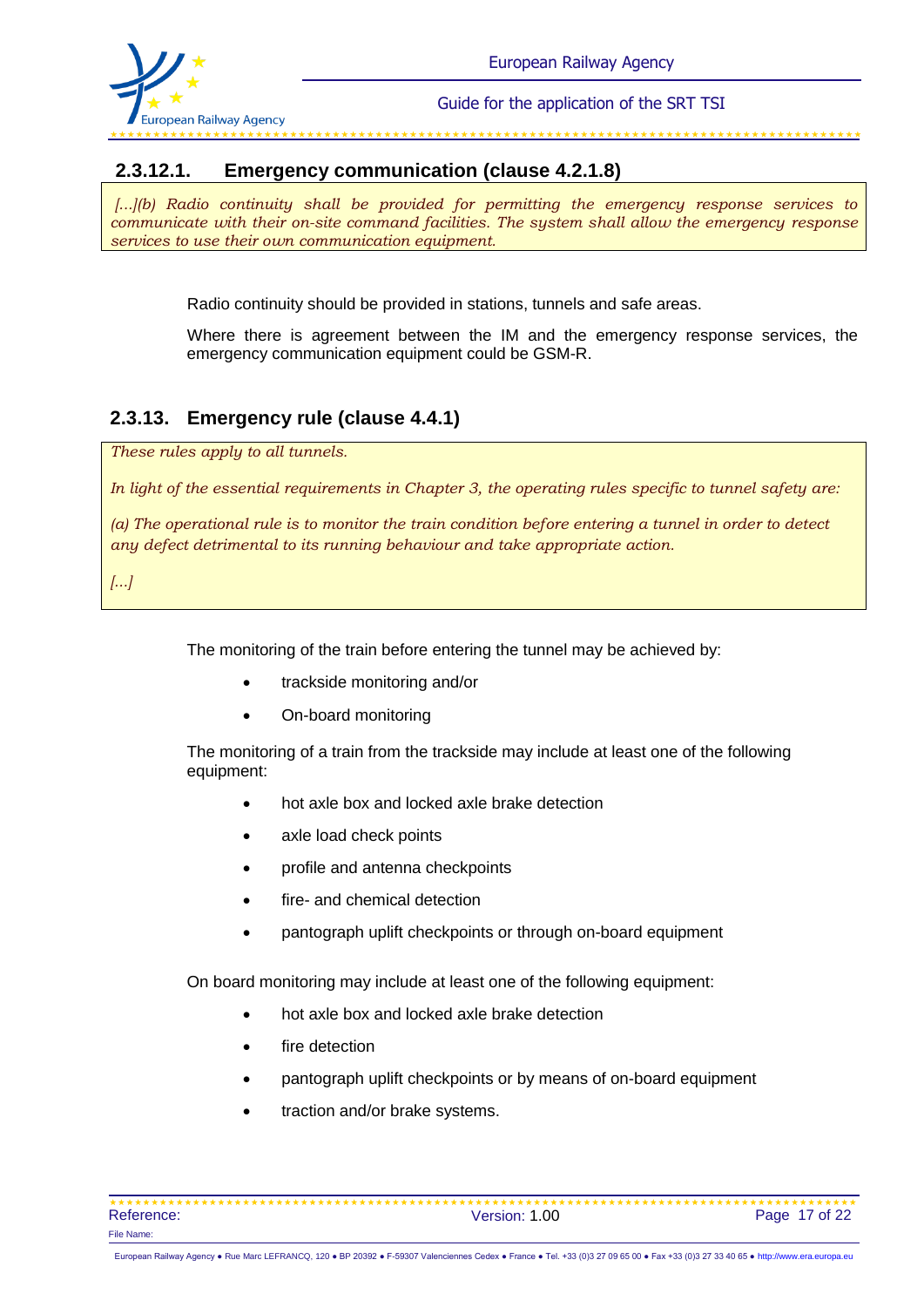

The above lists for both trackside and on board monitoring are not exhaustive or mandatory. The definition of the appropriate equipment and operational measures is the responsibility of the IM and RUs through their respective Safety Management Systems.

## **2.3.14. Tunnel emergency plan (clause 4.4.2)**

*These rules apply to tunnels of > 1km.*

*(a) An emergency plan shall be developed under the direction of the Infrastructure Manager(s), in cooperation with the emergency response services and the relevant authorities for each tunnel. Railway Undertakings intending to use the tunnel shall be involved in the development or adaptation of the Emergency Plan. Station managers shall be equally involved if one or more stations in tunnel are used as safe areas or fire fighting points.*

*(b) The emergency plan shall be consistent with the self-rescue, evacuation, fire-fighting and rescue facilities available.*

*(c) Detailed scenarios adapted to local conditions shall be developed for the emergency plans.* 

According to the TSI, an emergency plan is required to contain at least the following:

- Description of the foreseen emergency scenarios (clauses 2.2 and 4.4.2 (c) of the TSI)
- Period of time for which the integrity of the tunnel lining is maintained in case of fire (clause 4.2.1.2)
- The way the emergency response services access the safe area (clause 4.2.1.5.2 (e) )
- Period of time of availability of the alternative power supply for emergency lighting on escape routes after failure of the main power supply. (clause 4.2.1.5.4 (c))
- The method of supplying the water to the Fire Fighting Points (Clause 4.2.1.7. (b) (1)).
- The way the emergency response services access the Fire Fighting Point and deploy equipment (clause 4.2.1.7. (b) (3)).
- Power supply facilities provided for the emergency response services (clause 4.2.2.3 (a))
- Period of time of availability of an alternative power supply after failure of the main power supply (clause 4.2.2.3 (c))
- Procedures to improve the familiarity of all organisations with the infrastructure and the frequency of visits to the tunnel and table top or other exercises (clause 4.4.3 (b))
- The responsibility and procedure for earthing (clause 4.4.4. (c))

| Reference: | Version: 1.00 | Page 18 of 22 |
|------------|---------------|---------------|
| File Name: |               |               |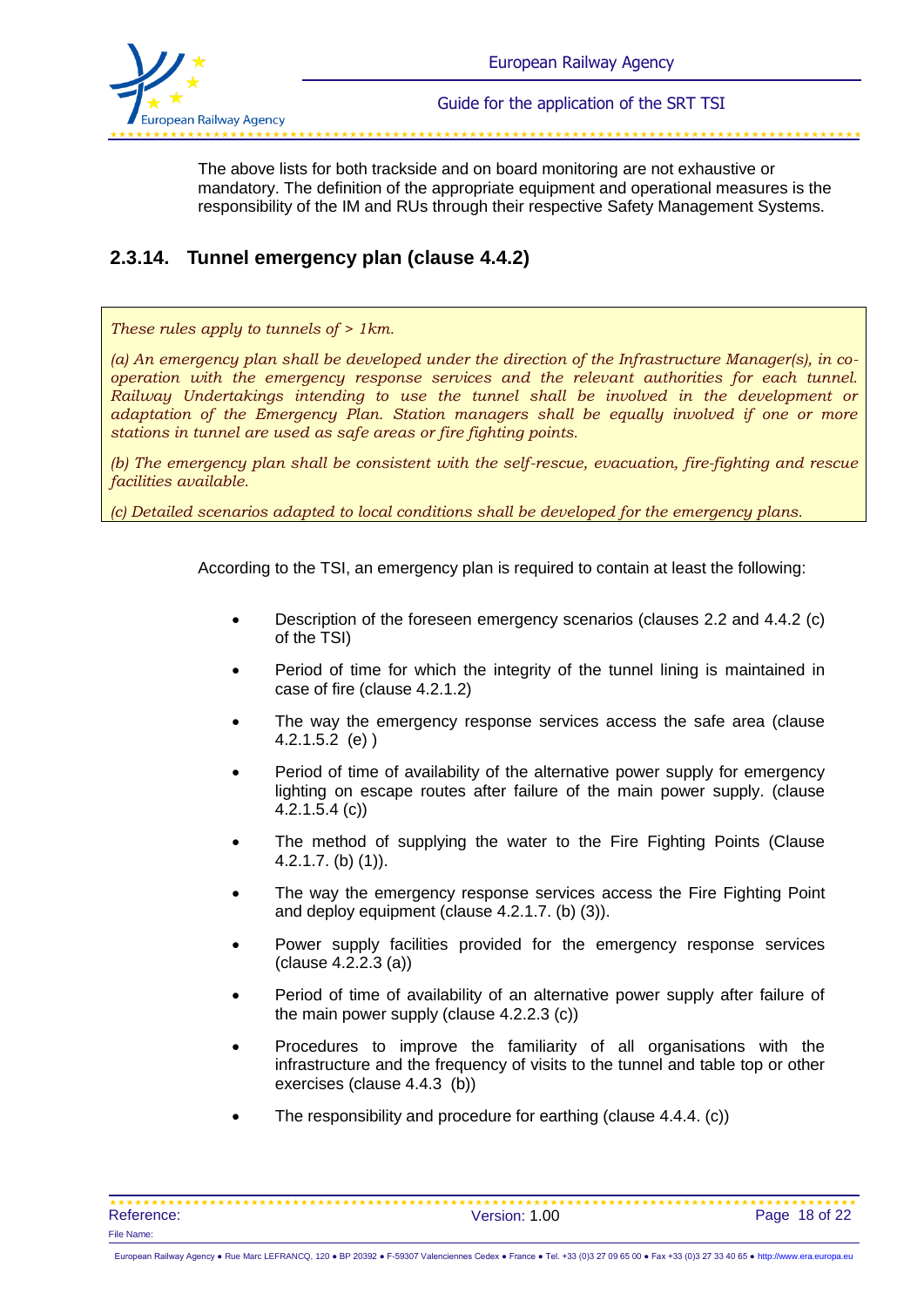

\*\*\*\*\*\*\*\*\*\*\*\*\*\*\*\*\*\*\*\*\*\*\*\*

An emergency plan may also contain:

- The responsibilities, names, addresses and telephone numbers, of all relevant organisations; any changes in this respect should be reported immediately and the emergency plan updated accordingly by the IM.
- The identification of the tunnel (which must be unique), and a precise description and plan of the access routes for the emergency response services
- The measures provided and the strategy for ensuring the safety of passengers in the tunnel and for their evacuation, in the event of occurrence of the foreseen emergency scenarios.
- The available evacuation time for the complete evacuation of people to a safe place.
- Information about the facilities provided in the safe area paired with the internal fire fighting point.

The list above is not exhaustive.

### **2.3.15. Provision of on-train safety and emergency information to passengers (clause 4.4.5)**

*(a) Railway undertaking shall inform passengers of on board emergency and safety procedures related to tunnels.* 

*(b) When such information is in written or spoken form, it shall be presented in the language of the country the train is running in as a minimum, plus English.*

*(c) An operating rule shall be in place describing how the train crew ensures the complete evacuation of the train when this is necessary, including those people with hearing impairments that may be in closed areas.*

The core content of the information may include:

- In case of fire, and if you are able to do so, try to extinguish the fire by using the on-board extinguishers
- Alerting the train crew
- If there is no immediate danger, await instructions from the train crew
- If necessary, or if instructed, passengers to move to another coach
- Once the train is stationary, follow the instructions given by the train crew
- If leaving the train in the event of an emergency follow the emergency exit signs
- Beware of trains travelling on adjacent tracks

| Reference: | Version: 1.00 | Page 19 of 22 |
|------------|---------------|---------------|
| File Name: |               |               |

European Railway Agency ● Rue Marc LEFRANCQ, 120 ● BP 20392 ● F-59307 Valenciennes Cedex ● France ● Tel. +33 (0)3 27 09 65 00 ● Fax +33 (0)3 27 33 40 65 ● [http://www.era.europa.eu](http://www.era.europa.eu/)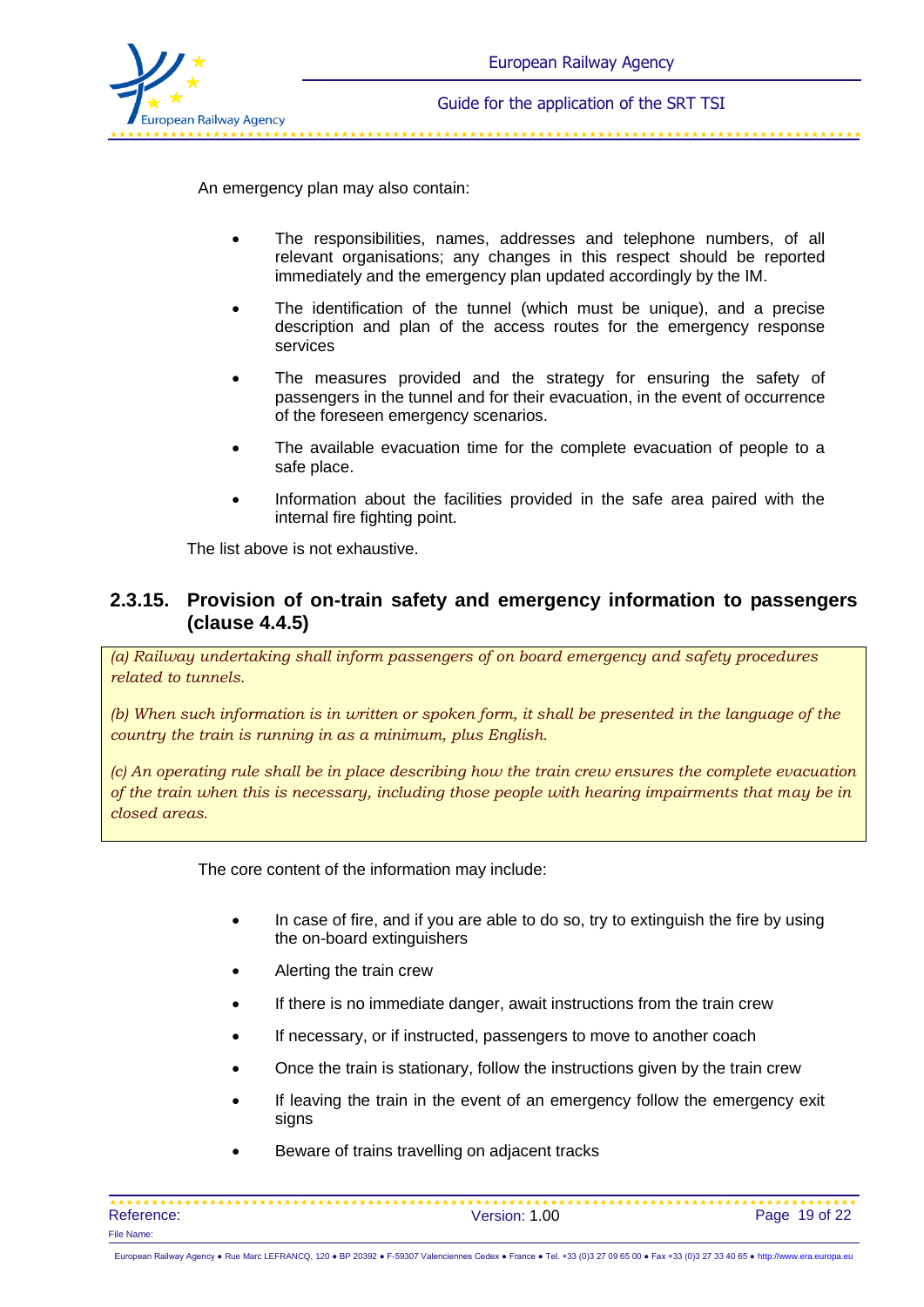

\*\*\*\*\*\*\*\*\*\*\*\*\*\*\*\*\*\*\*\*\*\*\*\*\*\*\*

The list above is neither exhaustive nor mandatory.

The information may be supplied in spoken form (train staff, recorded messages in the PA system) or in written form (leaflets, pictograms, etc...)

## **2.3.16. Fire resistance of tunnel structures (clause 6.2.7.2)**

#### *[...]*

*This verification is not needed for rock tunnels without additional support.*

In the event of a fire, a rock tunnel that has been constructed without additional support is not likely to collapse and because of this no verification is needed.

Additional support for rock tunnels can be considered to be purpose-designed supporting structures such as sprayed concrete arches, steel frames, or cast in place concrete structures. Conventional rock support using sprayed concrete in combination with rock bolts to provide local support to rock blocks or wedges, is not considered to provide additional support as a supporting structure.

## **2.3.17. Implementation (chapter 7)**

The table below provides some guidance regarding the compatibility between new rolling stock and both new and existing tunnels

|                                                  | <b>New Rolling Stock category</b>            |                             |  |
|--------------------------------------------------|----------------------------------------------|-----------------------------|--|
| <b>Characteristics of tunnel</b>                 | Cat A                                        | Cat B                       |  |
| <b>New Tunnels</b>                               |                                              |                             |  |
| Length $<$ 5 km without FFP                      | OK                                           | OK                          |  |
| Length from 5 km to 20 km without<br><b>FFP</b>  | <b>NOK</b>                                   | OK                          |  |
| Length from 5 km to 20 km with<br>FFP every 5 km | OK                                           | OK                          |  |
| Length > 20 km without FFP                       | <b>NOK</b>                                   | <b>NOK</b>                  |  |
| Length > 20 km with FFP every 20<br>km           | <b>NOK</b>                                   | OK                          |  |
| Length $> 20$ km with FFP every 5<br>km          | OK                                           | OK                          |  |
| <b>Existing tunnels</b>                          |                                              |                             |  |
| Length $<$ 5 km                                  | OK                                           | OK                          |  |
| Length from 5 km to 20 km                        | OK under                                     |                             |  |
| Length $>$ 20 km                                 | conditions<br>described in<br>clause $7.2.4$ | OK except<br>specific cases |  |

| Reference: | Version: 1.00 | Page 20 of 22 |
|------------|---------------|---------------|
| File Name: |               |               |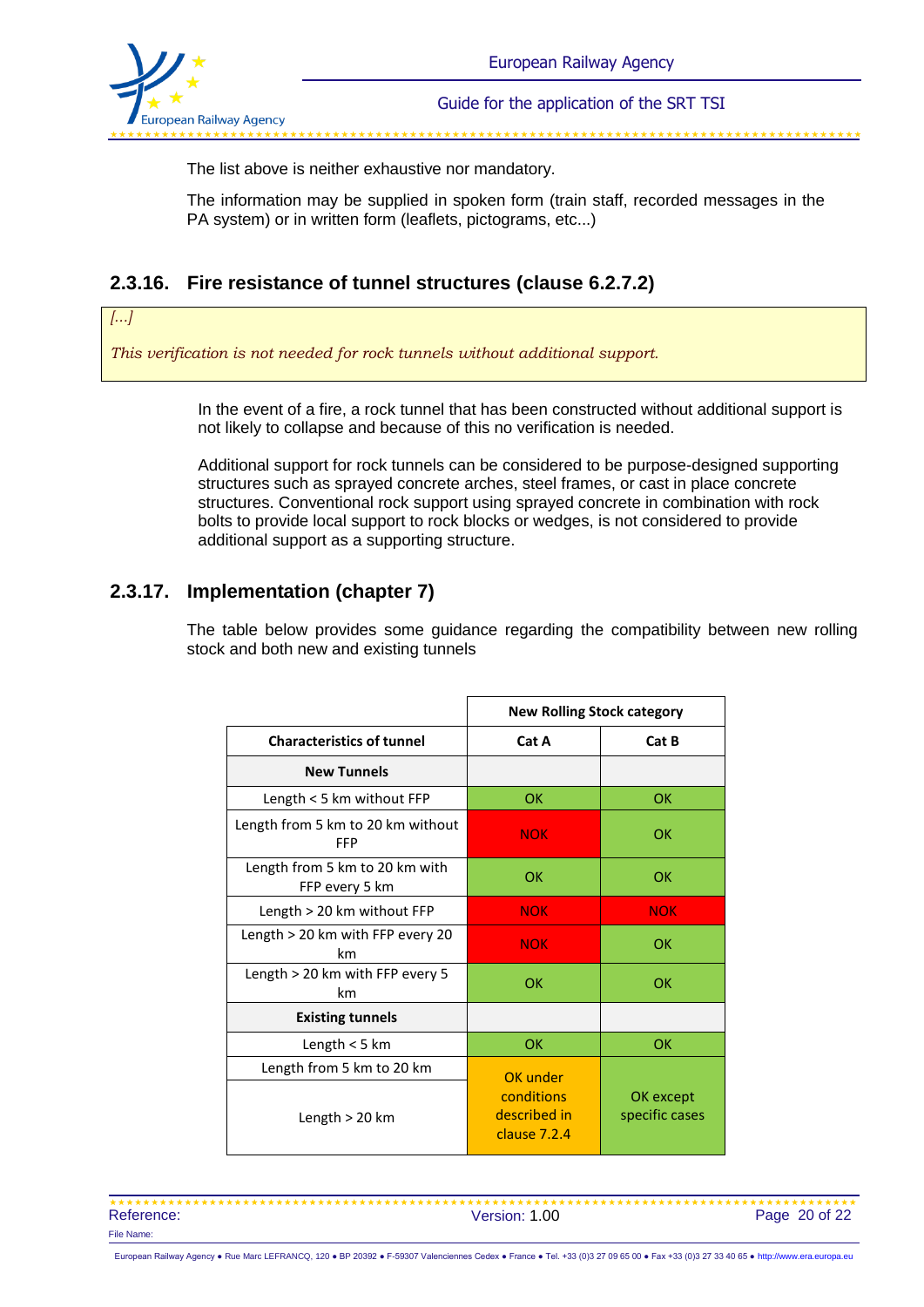

#### 

## **3. APPLICABLE SPECIFICATIONS AND STANDARDS**

## **3.1. Explanation of the use of the specifications and standards**

Standards of voluntary use which have been identified during the drafting process of the TSI are listed in the Annex 1; as far as possible, the clause of the standard which is relevant for the conformity assessment of the TSI requirement should be identified.

The Annex 1 is to be completed after review by the National Standards Bodies (NSBs), and updated on a regular basis, in order to take account of new or revised harmonised standards.

For consistency, the Annex 1 should be read with consideration of the Appendix A of the TSI, titled "Standards or normative documents referred to in this TSI", which lists "Mandatory ref to clause(s) of Standard"; both annexes have the same structure. Standards listed in the Appendix A of the TSI are not always repeated in the Annex 1 of this application guide, even if additional clauses to those identified as mandatory may be used on a voluntary basis.